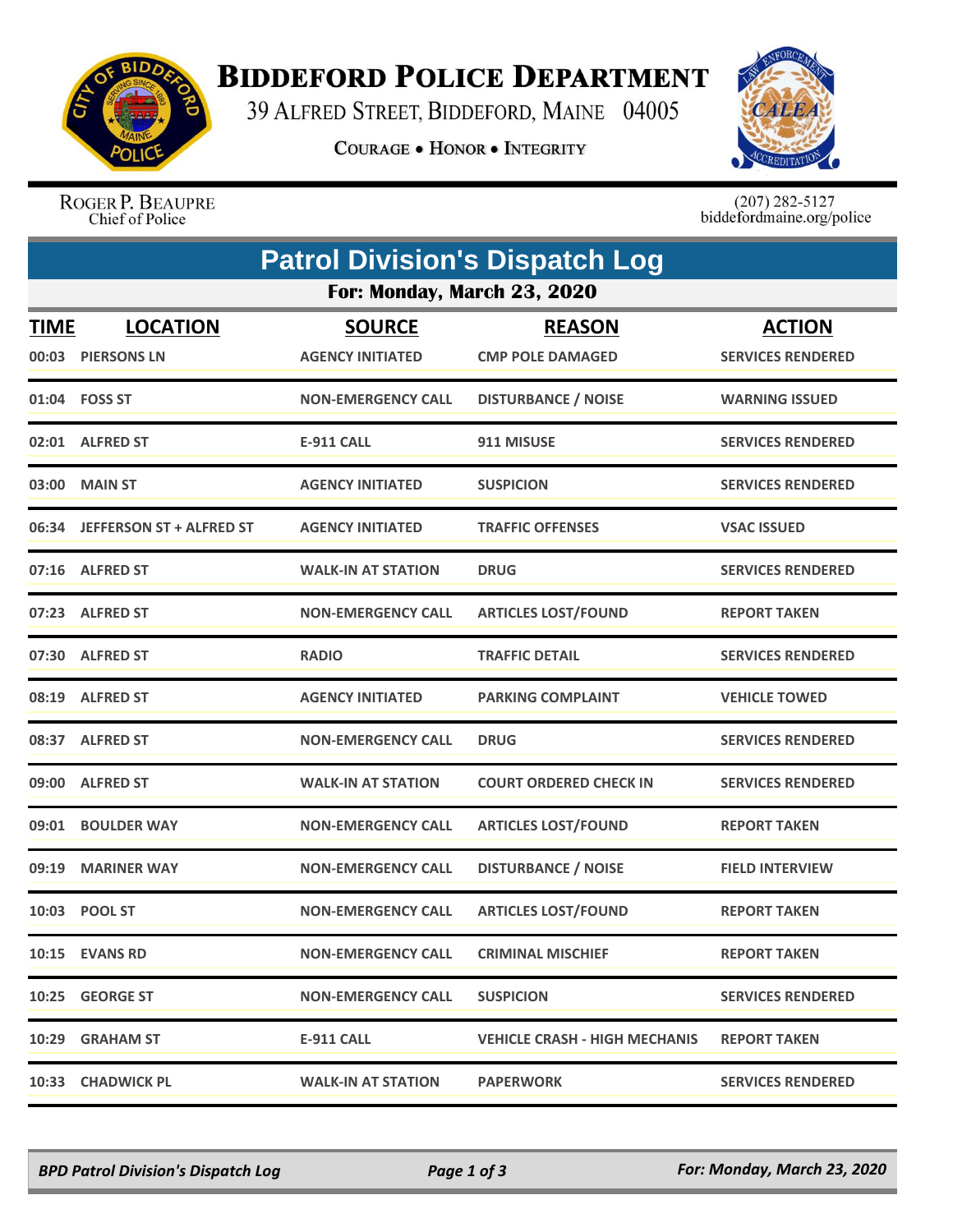| <b>TIME</b> | <b>LOCATION</b>               | <b>SOURCE</b>             | <b>REASON</b>                      | <b>ACTION</b>                |
|-------------|-------------------------------|---------------------------|------------------------------------|------------------------------|
|             | 10:35 SOUTH ST                | <b>NON-EMERGENCY CALL</b> | <b>BLASTING</b>                    | <b>SERVICES RENDERED</b>     |
|             | 10:48 GRANITE ST              | <b>NON-EMERGENCY CALL</b> | <b>ANIMAL COMPLAINT</b>            | <b>REFERRED OTHER AGENCY</b> |
| 11:00       | <b>MIDDLE ST</b>              | <b>NON-EMERGENCY CALL</b> | <b>FRAUD (INSUFFICIENT FUNDS)</b>  | <b>SERVICES RENDERED</b>     |
|             | 11:03 CHADWICK PL             | <b>WALK-IN AT STATION</b> | <b>PAPERWORK</b>                   | <b>PAPERWORK SERVED</b>      |
| 11:19       | <b>MARINER WAY</b>            | <b>NON-EMERGENCY CALL</b> | <b>ARTICLES LOST/FOUND</b>         | <b>SERVICES RENDERED</b>     |
| 11:20       | <b>MARINER WAY</b>            | <b>NON-EMERGENCY CALL</b> | <b>FRAUD COUNTERFEIT BILL</b>      | <b>REPORT TAKEN</b>          |
|             | 11:22 ALFRED ST               | <b>NON-EMERGENCY CALL</b> | <b>COURT ORDERED CHECK IN</b>      | <b>CALL TRANSFERRED</b>      |
|             | 12:41 DECARY RD               | <b>NON-EMERGENCY CALL</b> | <b>CHECK WELFARE</b>               | <b>NEGATIVE CONTACT</b>      |
|             | 12:47 CUTTS ST                | <b>NON-EMERGENCY CALL</b> | <b>SUSPICION</b>                   | <b>SERVICES RENDERED</b>     |
| 12:49       | <b>GEORGE ST</b>              | <b>E-911 CALL</b>         | <b>DOMESTIC COMPLAINTS</b>         | <b>REPORT TAKEN</b>          |
|             | 13:19 MAIN ST                 | <b>NON-EMERGENCY CALL</b> | <b>CODES ENFORCEMENT</b>           | <b>CALL TRANSFERRED</b>      |
|             | 13:30 ELM ST                  | <b>NON-EMERGENCY CALL</b> | <b>HARASSMENT</b>                  | <b>SERVICES RENDERED</b>     |
| 14:29       | <b>BOULDER WAY</b>            | <b>NON-EMERGENCY CALL</b> | <b>POLICE INFORMATION</b>          | <b>NO ACTION REQUIRED</b>    |
|             | 14:37 PROSPECT ST             | <b>NON-EMERGENCY CALL</b> | <b>ARTICLES LOST/FOUND</b>         | <b>SERVICES RENDERED</b>     |
|             | <b>15:43 MAIN ST</b>          | <b>NON-EMERGENCY CALL</b> | <b>CHECK WELFARE</b>               | <b>SERVICES RENDERED</b>     |
|             | 16:12 ALFRED ST               | <b>AGENCY INITIATED</b>   | <b>TRAFFIC OFFENSES</b>            | <b>WARNING ISSUED</b>        |
|             | 16:22 ALFRED ST               | <b>NON-EMERGENCY CALL</b> | <b>ALL OTHER</b>                   | <b>SERVICES RENDERED</b>     |
|             | 16:25 CHADWICK PL             | <b>NON-EMERGENCY CALL</b> | <b>VIOL PROTECTION FROM HARASS</b> | <b>SERVICES RENDERED</b>     |
|             | 17:00 ALFRED ST               | <b>WALK-IN AT STATION</b> | <b>ALL OTHER</b>                   | <b>SERVICES RENDERED</b>     |
|             | 18:05 BOULDER WAY             | <b>NON-EMERGENCY CALL</b> | <b>SUSPICION</b>                   | <b>REPORT TAKEN</b>          |
|             | 18:17 BARRA RD                | E-911 CALL                | 911 MISUSE                         | <b>NO ACTION REQUIRED</b>    |
|             | 19:17 BOULDER WAY             | <b>WALK-IN AT STATION</b> | <b>ALL OTHER</b>                   | <b>SERVICES RENDERED</b>     |
|             | 19:57 ALFRED ST               | <b>AGENCY INITIATED</b>   | <b>ALL OTHER</b>                   | <b>SERVICES RENDERED</b>     |
|             | 21:05 ALFRED ST + MARINER WAY | E-911 CALL                | <b>DISABLED VEHICLE</b>            | <b>SERVICES RENDERED</b>     |
|             | 22:01 ALFRED ST               | <b>WALK-IN AT STATION</b> | <b>MENTAL ILLNESS CASES</b>        | <b>TRANSPORT TO HOSPITAL</b> |

*BPD Patrol Division's Dispatch Log Page 2 of 3 For: Monday, March 23, 2020*